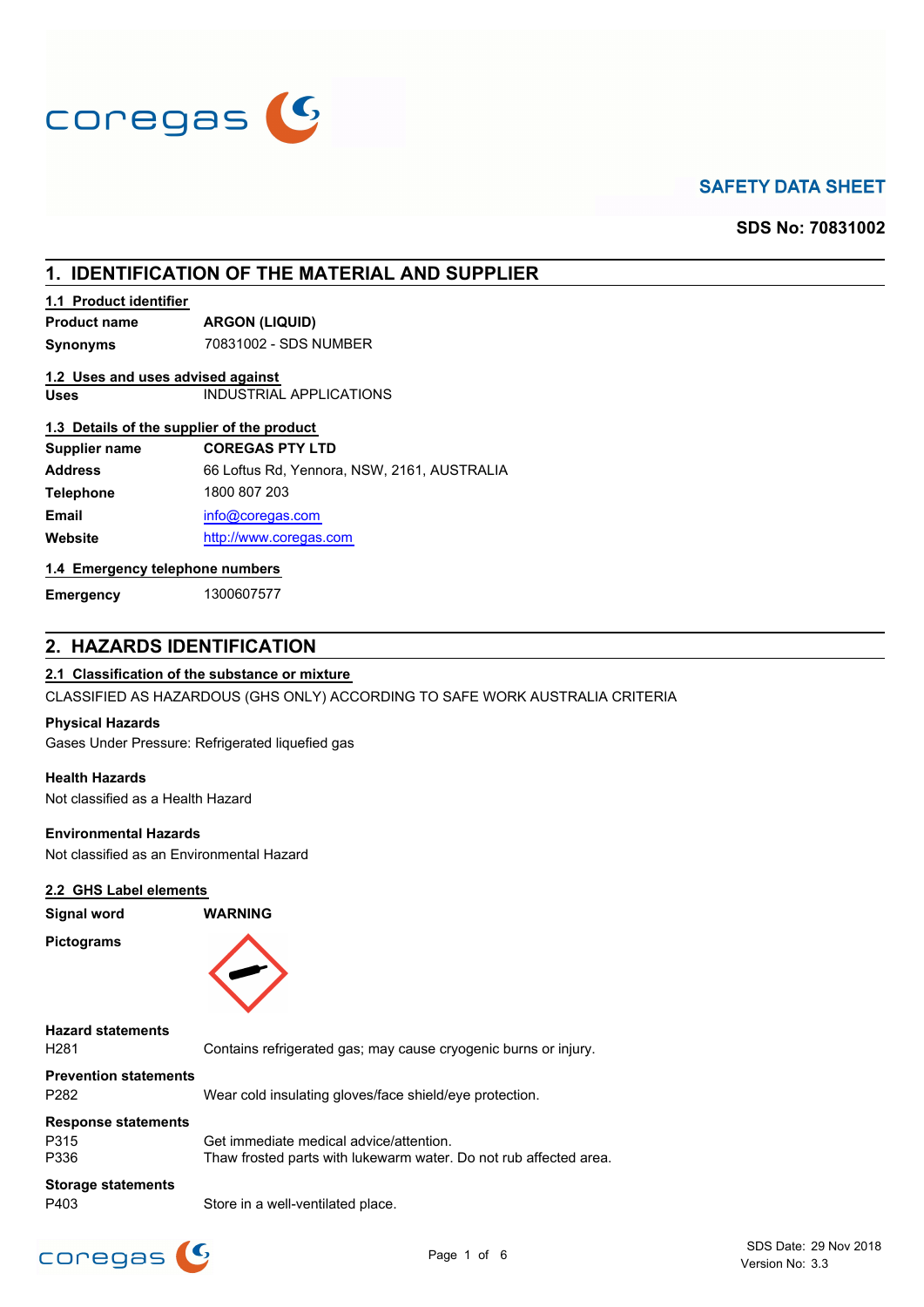## **PRODUCT NAME ARGON (LIQUID)**

#### **Disposal statements**

None allocated.

### **2.3 Other hazards**

Asphyxiant. Effects are proportional to oxygen displacement.

## **3. COMPOSITION/ INFORMATION ON INGREDIENTS**

#### **3.1 Substances / Mixtures**

| Inaredient | umber<br>N           | <b>EC Number</b>        | Content |
|------------|----------------------|-------------------------|---------|
| ARGON      | $\sim$<br>7440-37- i | $147-0$<br>ດລາ<br>∍≀ ت∠ | 100%    |

## **4. FIRST AID MEASURES**

#### **4.1 Description of first aid measures**

| Eye                         | Cold burns: Immediately flush with tepid water or with sterile saline solution. Hold eyelids apart and irrigate<br>for 15 minutes. Seek medical attention.                                                                                                                                                                                                                                                                        |
|-----------------------------|-----------------------------------------------------------------------------------------------------------------------------------------------------------------------------------------------------------------------------------------------------------------------------------------------------------------------------------------------------------------------------------------------------------------------------------|
| <b>Inhalation</b>           | If inhaled, remove from contaminated area. To protect rescuer, use an Air-line respirator or Self Contained<br>Breathing Apparatus (SCBA). Apply artificial respiration if not breathing. Give oxygen if available.                                                                                                                                                                                                               |
| <b>Skin</b>                 | Cold burns: Remove contaminated clothing and gently flush affected areas with warm water (30°C) for 15<br>minutes. It is recommended that warm water is applied to clothing before removing it so as to prevent further<br>skin damage. Apply sterile dressing and treat as for a thermal burn. For large burns, immerse in warm water<br>for 15 minutes. DO NOT apply any form of direct heat. Seek immediate medical attention. |
| Ingestion                   | Ingestion is not considered a potential route of exposure.                                                                                                                                                                                                                                                                                                                                                                        |
| <b>First aid facilities</b> | Eye wash facilities and safety shower should be available.                                                                                                                                                                                                                                                                                                                                                                        |

#### **4.2 Most important symptoms and effects, both acute and delayed**

In high concentrations may cause asphyxiation. Direct contact with the liquefied material or escaping compressed gas may cause frostbite injury.

### **4.3 Immediate medical attention and special treatment needed**

Treat symptomatically.

## **5. FIRE FIGHTING MEASURES**

#### **5.1 Extinguishing media**

Use water fog to cool containers from protected area.

### **5.2 Special hazards arising from the substance or mixture**

Non flammable.

### **5.3 Advice for firefighters**

Temperatures in a fire may cause cylinders to rupture. Cool cylinders or containers exposed to fire by applying water from a protected location. Remove cool cylinders from the path of the fire. Evacuate the area if unable to keep cylinders cool. Do not approach cylinders or containers suspected of being hot.

#### **5.4 Hazchem code**

- $2T$
- 2 Fine Water Spray.
- T Wear full fire kit and breathing apparatus. Dilute spill and run-off.

## **6. ACCIDENTAL RELEASE MEASURES**

#### **6.1 Personal precautions, protective equipment and emergency procedures**

If the cylinder is leaking, evacuate area of personnel. Inform manufacturer/supplier of leak. Use Personal Protective Equipment (PPE) as detailed in Section 8 of the SDS. Ventilate area where possible and eliminate ignition sources.

#### **6.2 Environmental precautions**

Prevent from entering sewers, basements and workpits, or any place where its accumulation can be dangerous.

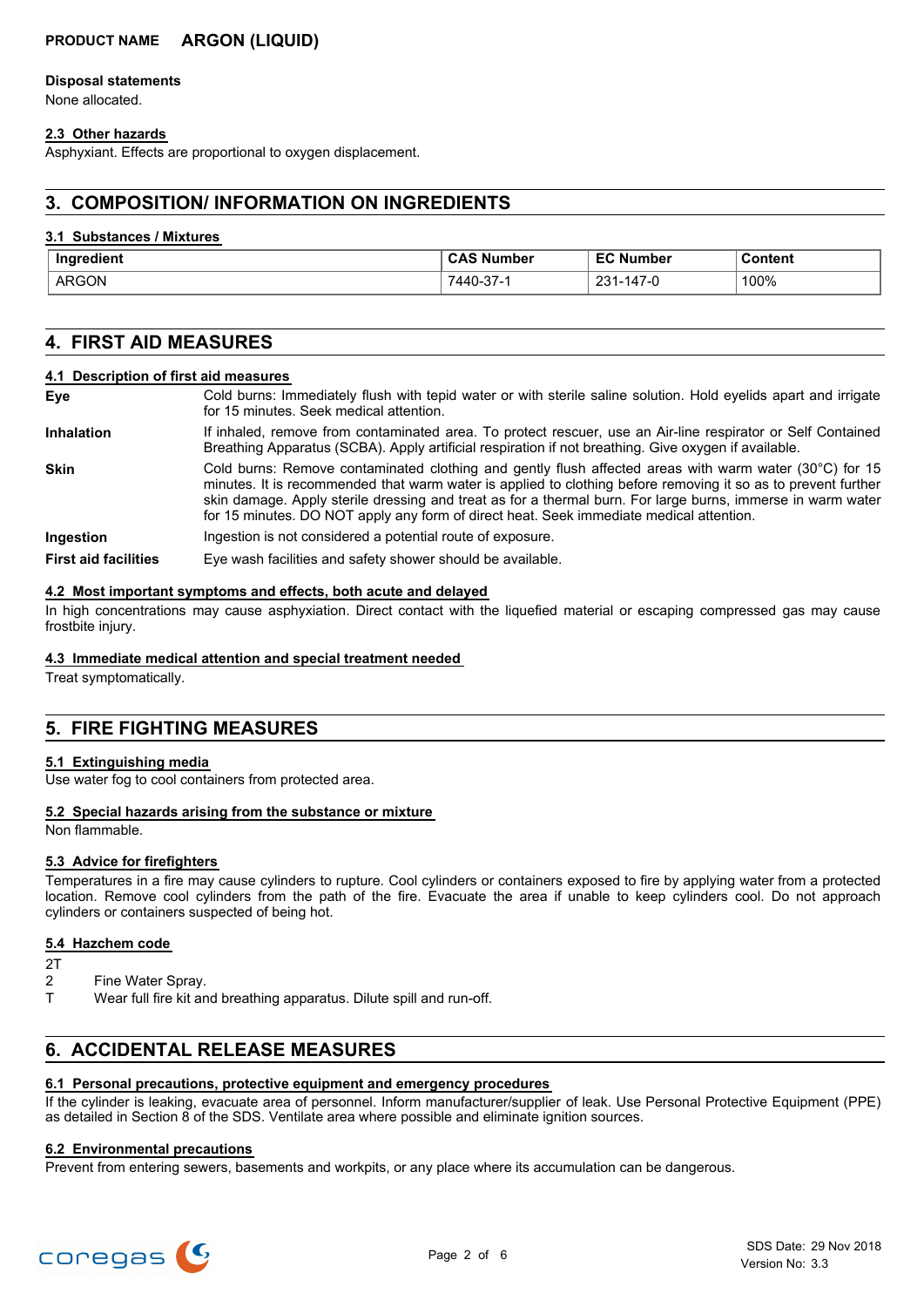#### **6.3 Methods of cleaning up**

Stop the flow of material, if this is without risk. If the leak is irreparable, move the cylinder to a safe and well ventilated area, and allow to discharge. Keep area evacuated and free from ignition sources until any leaked or spilled liquid has evaporated.

#### **6.4 Reference to other sections**

See Sections 8 and 13 for exposure controls and disposal.

## **7. HANDLING AND STORAGE**

### **7.1 Precautions for safe handling**

Before use carefully read the product label. Use of safe work practices are recommended to avoid eye or skin contact and inhalation. Observe good personal hygiene, including washing hands before eating. Prohibit eating, drinking and smoking in contaminated areas.

#### **7.2 Conditions for safe storage, including any incompatibilities**

Portable liquid container should be stored below 65°C in a secure area and upright to prevent from falling. Portable liquid containers should also be stored in a dry, well ventilated area constructed of non-combustible material with firm level floor (preferably concrete), away from areas of heavy traffic and emergency exits.

#### **7.3 Specific end uses**

No information provided.

# **8. EXPOSURE CONTROLS / PERSONAL PROTECTION**

### **8.1 Control parameters**

#### **Exposure standards**

| Ingredient | <b>Reference</b> | <b>TWA</b> |                   | <b>STEL</b> |                   |
|------------|------------------|------------|-------------------|-------------|-------------------|
|            |                  | ppm        | ma/m <sup>3</sup> | ppm         | mg/m <sup>3</sup> |
| Argon      | <b>SWA JAUSI</b> | Asphyxiant |                   |             |                   |

#### **Biological limits**

No biological limit values have been entered for this product.

#### **8.2 Exposure controls**

Avoid inhalation. Use in well ventilated areas. Where an inhalation risk exists, mechanical explosion proof extraction ventilation is recommended. **Engineering controls**

#### **PPE**

| Where an inhalation risk exists, wear Self Contained Breathing Apparatus (SCBA) or an Air-line respirator. |
|------------------------------------------------------------------------------------------------------------|
|                                                                                                            |



# **9. PHYSICAL AND CHEMICAL PROPERTIES**

## **9.1 Information on basic physical and chemical properties**

| Appearance              | COLOURLESS LIQUID    |
|-------------------------|----------------------|
| <b>Odour</b>            | <b>ODOURLESS</b>     |
| Flammability            | <b>NON FLAMMABLE</b> |
| <b>Flash point</b>      | <b>NOT RELEVANT</b>  |
| <b>Boiling point</b>    | $-185.9^{\circ}$ C   |
| <b>Melting point</b>    | <b>NOT AVAILABLE</b> |
| <b>Evaporation rate</b> | <b>NOT AVAILABLE</b> |
| рH                      | <b>NOT AVAILABLE</b> |
| Vapour density          | <b>NOT AVAILABLE</b> |
| <b>Specific gravity</b> | <b>NOT AVAILABLE</b> |

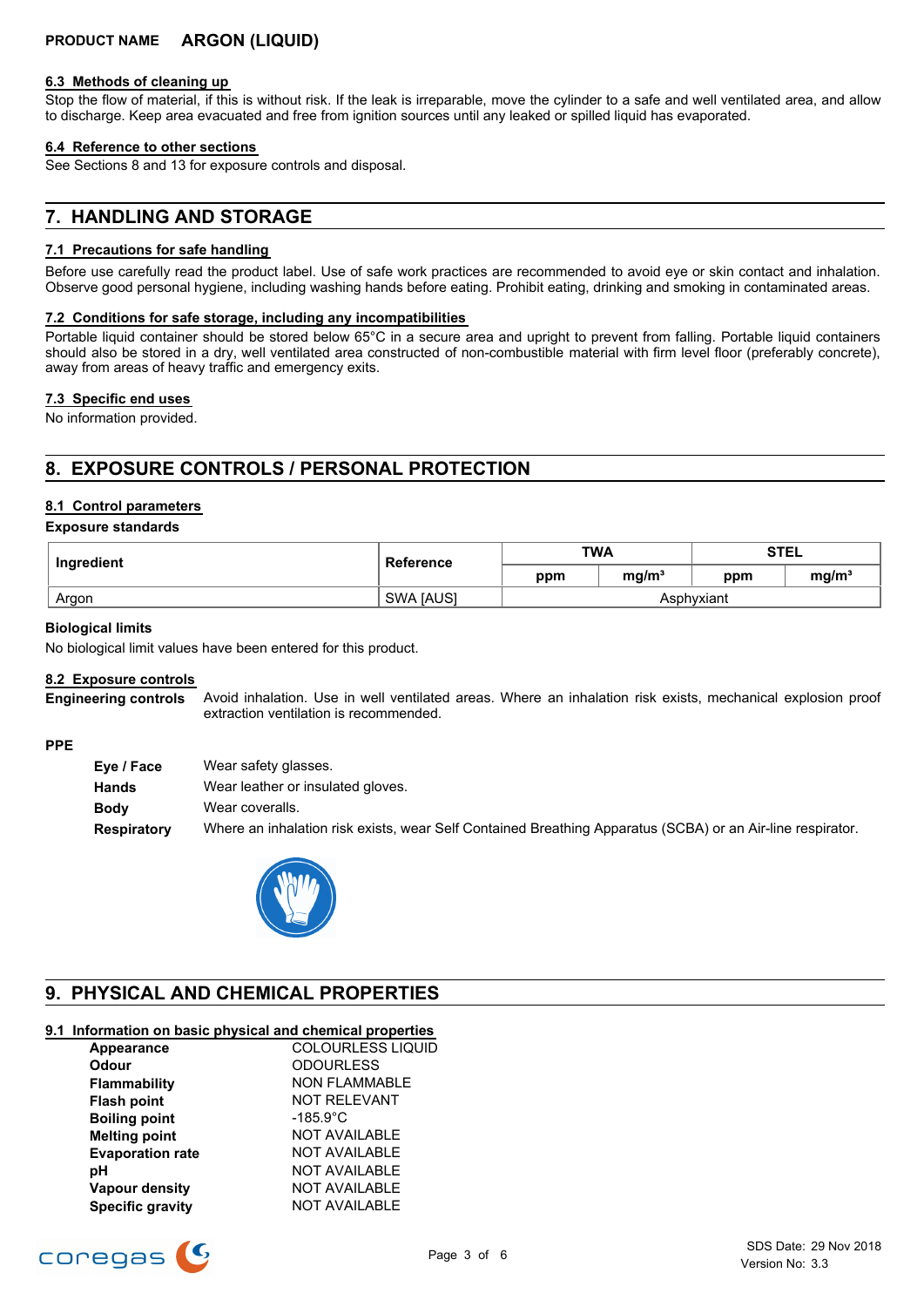## **PRODUCT NAME ARGON (LIQUID)**

#### **9.1 Information on basic physical and chemical properties**

| Solubility (water)               | <b>INSOLUBLE</b>     |
|----------------------------------|----------------------|
| Vapour pressure                  | <b>NOT AVAILABLE</b> |
| <b>Upper explosion limit</b>     | <b>NOT RELEVANT</b>  |
| Lower explosion limit            | NOT REI EVANT        |
| <b>Partition coefficient</b>     | <b>NOT AVAILABLE</b> |
| <b>Autoignition temperature</b>  | NOT AVAILABLE        |
| <b>Decomposition temperature</b> | <b>NOT AVAILABLE</b> |
| <b>Viscosity</b>                 | <b>NOT AVAILABLE</b> |
| <b>Explosive properties</b>      | NOT AVAILABLE        |
| <b>Oxidising properties</b>      | <b>NOT AVAILABLE</b> |
| Odour threshold                  | <b>NOT AVAILABLE</b> |
| 9.2 Other information            |                      |
| % Volatiles                      | 100 %                |

## **10. STABILITY AND REACTIVITY**

#### **10.1 Reactivity**

Carefully review all information provided in sections 10.2 to 10.6.

#### **10.2 Chemical stability**

Stable under recommended conditions of storage.

### **10.3 Possibility of hazardous reactions**

Polymerization will not occur.

### **10.4 Conditions to avoid**

Avoid heat, sparks, open flames and other ignition sources.

### **10.5 Incompatible materials**

Compatible with most commonly used materials.

### **10.6 Hazardous decomposition products**

May evolve toxic gases if heated to decomposition.

## **11. TOXICOLOGICAL INFORMATION**

### **11.1 Information on toxicological effects**

| <b>Acute toxicity</b>              | Based on available data, the classification criteria are not met.                                                                                                                 |
|------------------------------------|-----------------------------------------------------------------------------------------------------------------------------------------------------------------------------------|
| Skin                               | Not classified as a skin irritant. Contact with the liquefied material or escaping compressed gas may cause<br>frostbite injury.                                                  |
| Eye                                | Not classified as an eye irritant. Contact with the liquefied material or escaping compressed gas may cause<br>frostbite injury.                                                  |
| Sensitisation                      | Not classified as causing skin or respiratory sensitisation.                                                                                                                      |
| Mutagenicity                       | Not classified as a mutagen.                                                                                                                                                      |
| Carcinogenicity                    | Not classified as a carcinogen.                                                                                                                                                   |
| Reproductive                       | Not classified as a reproductive toxin.                                                                                                                                           |
| <b>STOT - single</b><br>exposure   | Asphyxiant. Effects are proportional to oxygen displacement. Over exposure may result in dizziness,<br>drowsiness, weakness, fatigue, breathing difficulties and unconsciousness. |
| <b>STOT - repeated</b><br>exposure | Not classified as causing organ damage from repeated exposure.                                                                                                                    |
| Aspiration                         | Not classified as causing aspiration.                                                                                                                                             |

## **12. ECOLOGICAL INFORMATION**

## **12.1 Toxicity**

No information provided.

## **12.2 Persistence and degradability**

No information provided.

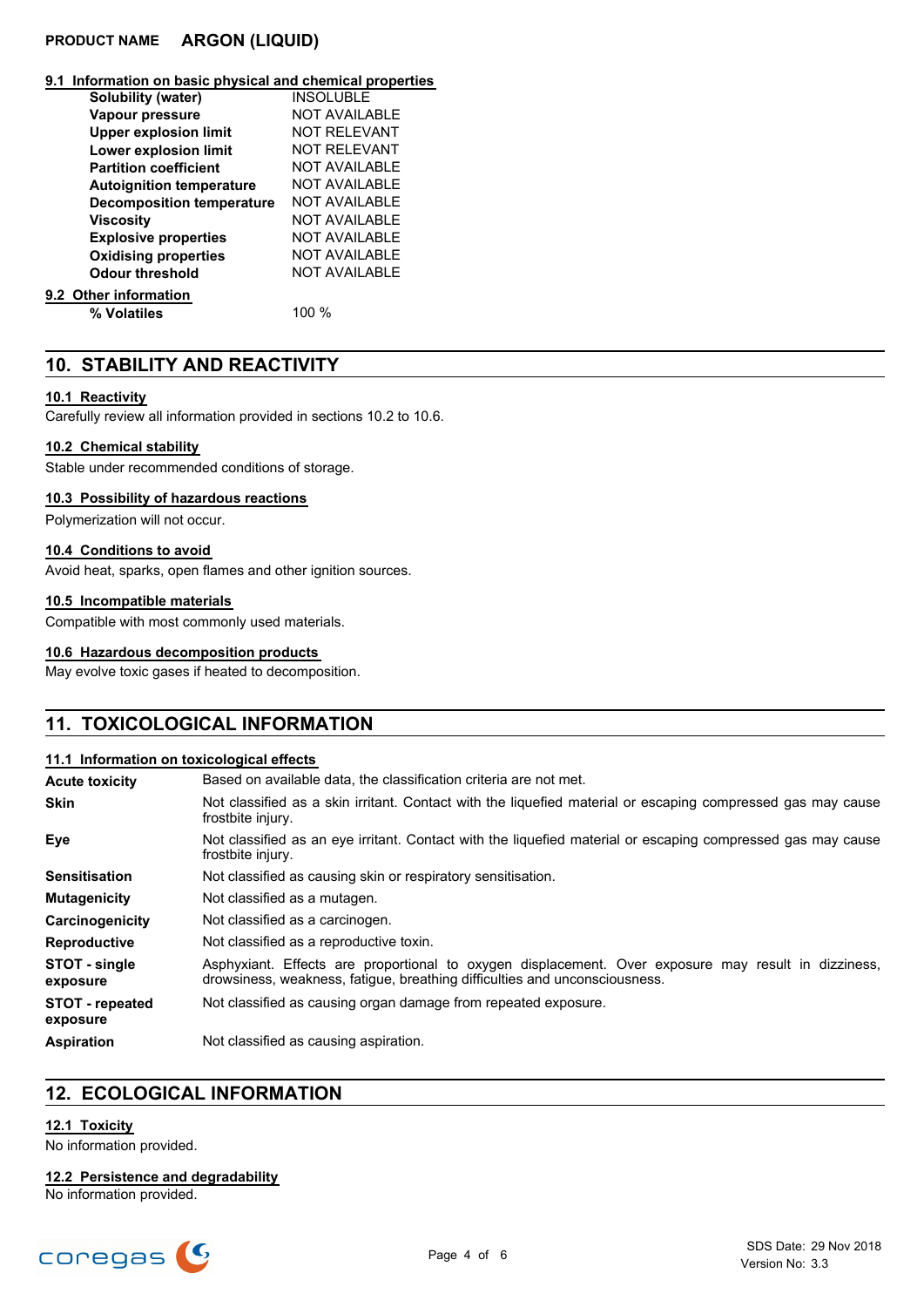## **PRODUCT NAME ARGON (LIQUID)**

### **12.3 Bioaccumulative potential**

No information provided.

### **12.4 Mobility in soil**

No information provided.

### **12.5 Other adverse effects**

No information provided.

# **13. DISPOSAL CONSIDERATIONS**

#### **13.1 Waste treatment methods**

Cylinders should be returned to the manufacturer or supplier for disposal of contents. **Waste disposal** Legislation **Dispose of in accordance with relevant local legislation.** 

## **14. TRANSPORT INFORMATION**

## **CLASSIFIED AS A DANGEROUS GOOD BY THE CRITERIA OF THE ADG CODE**



|                                     | <b>LAND TRANSPORT (ADG)</b> | <b>SEA TRANSPORT (IMDG / IMO)</b> | AIR TRANSPORT (IATA / ICAO)                           |
|-------------------------------------|-----------------------------|-----------------------------------|-------------------------------------------------------|
| 14.1 UN Number                      | 1951                        | 1951                              | 1951                                                  |
| 14.2 Proper<br><b>Shipping Name</b> | ARGON, REFRIGERATED LIQUID  |                                   | ARGON, REFRIGERATED LIQUID ARGON, REFRIGERATED LIQUID |
| 14.3 Transport<br>hazard class      | $2.2^{\circ}$               | $2.2^{\circ}$                     | 2.2                                                   |
| 14.4 Packing Group                  | None allocated.             | None allocated.                   | None allocated.                                       |

## **14.5 Environmental hazards**

No information provided.

# **14.6 Special precautions for user**

| Hazchem code      | 2T              |
|-------------------|-----------------|
| <b>GTEPG</b>      | 2C <sub>3</sub> |
| Other information | Transport       |

Transport on open top vehicles in accordance with local legislation.

# **15. REGULATORY INFORMATION**

| 15.1 Safety, health and environmental regulations/legislation specific for the substance or mixture |                                                                                                                                                                    |  |
|-----------------------------------------------------------------------------------------------------|--------------------------------------------------------------------------------------------------------------------------------------------------------------------|--|
| <b>Poison schedule</b>                                                                              | A poison schedule number has not been allocated to this product using the criteria in the Standard for the<br>Uniform Scheduling of Medicines and Poisons (SUSMP). |  |
| <b>Classifications</b>                                                                              | Safework Australia criteria is based on the Globally Harmonised System (GHS) of Classification and<br>Labelling of Chemicals.                                      |  |
| <b>Inventory listings</b>                                                                           | <b>AUSTRALIA: AICS (Australian Inventory of Chemical Substances)</b><br>All components are listed on AICS, or are exempt.                                          |  |

## **16. OTHER INFORMATION**

## **Additional information**